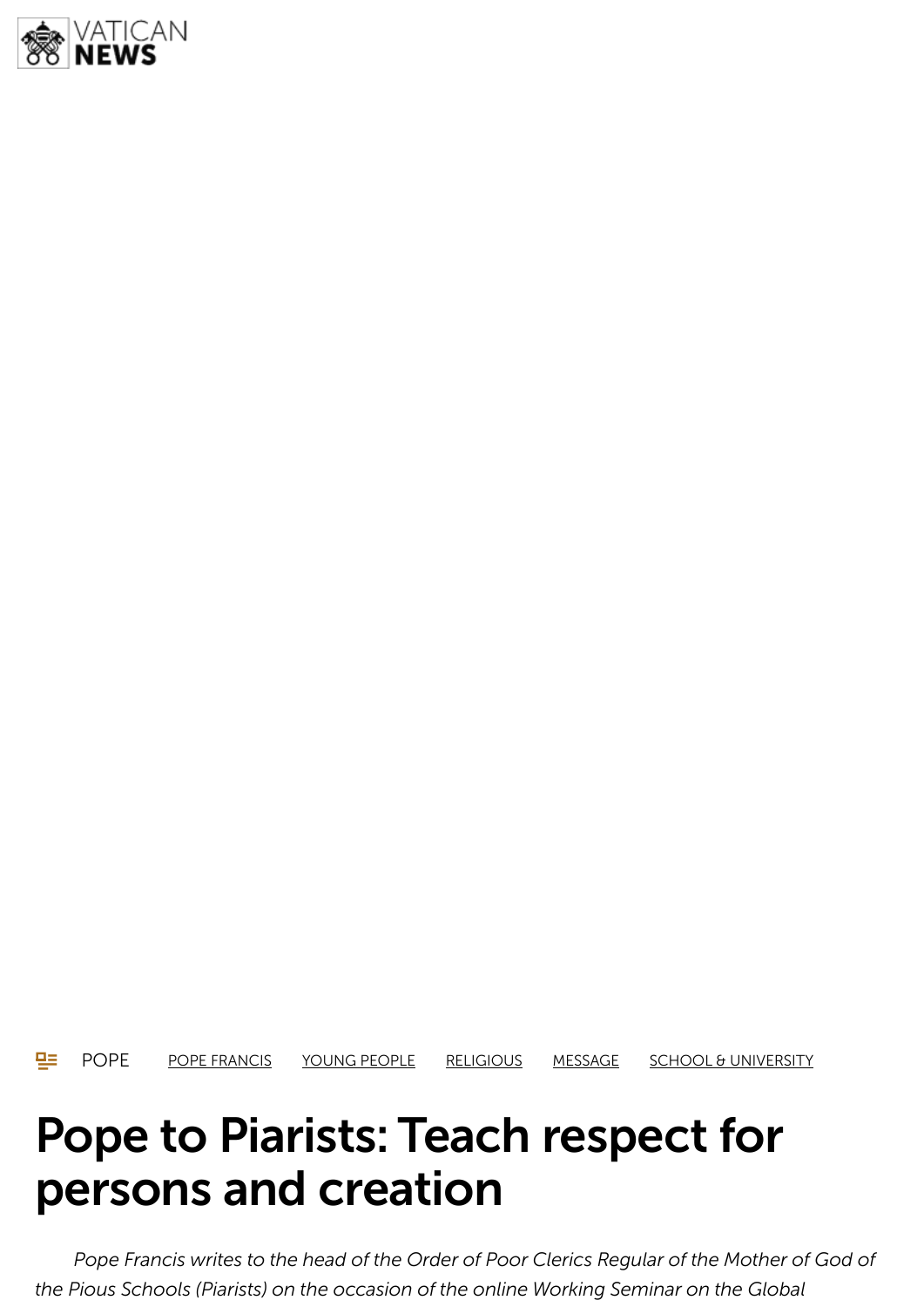*Educational Pact. He invites the Piarists to renew in themselves the commitment and enthusiasm of their founder, St Joseph Calasanctius.*

#### *By Christopher Wells*

"Consecrated life has always been at the forefront of the educational task," says Pope Francis in a letter to Pedro Aguado Cuesta, the Superior General of the Piarists, on the occasion of a seminar on the challenge of rebuilding the global education pact.

The working seminar, organised by the International Union of Superiors General (UISG) and the Union of Superiors General (USG), taking place 12-14 November, is being held online due to the ongoing Covid-19 pandemic.

### The role of religious in education

In his letter, Pope Francis noted the role religious men and women have traditionally played in education. He pointed to the example of the Piarists' founder St Joseph Calasanctius, the first to provide free schools to the poor.

Over time, the Pope said, "different charisms have emerged in all periods of history, which, by God's gift, have understood how to adapt to the needs and challenges of every time and place."

Today, the Church calls on the Piarists "to renew that purpose within [their] own identity," the Pope said, thanking them "for taking up this witness with such commitment and enthusiasm."

#### Lines of concrete action

Earlier this year, in a video message to a Meeting held at the Pontifical Lateran University on the Global Compact on Education, the Holy Father had laid out seven essential commitments of the project. In his letter on Thursday, Pope Francis compressed those commitments into three lines of concrete action: to focus, to welcome, and to involve.

"Focusing on what is important means to put the person at the centre" of our efforts, the Pope said, helping young people to grow and mature, to find their place in the world. "Valuing the person makes education a means for our children and young people to grow and mature, acquiring the skills and resources necessary to build a future of justice and peace together," he explained.

"To achieve this," he continued, "we need to be welcoming." This entails listening, including listening to children as well as going beyond "our educational circle." Welcoming also implies helping children to learn to work together with others, and fostering "an empathetic attitude that rejects the culture of discarding." He added that it is also important that children "learn to safequard our common home."